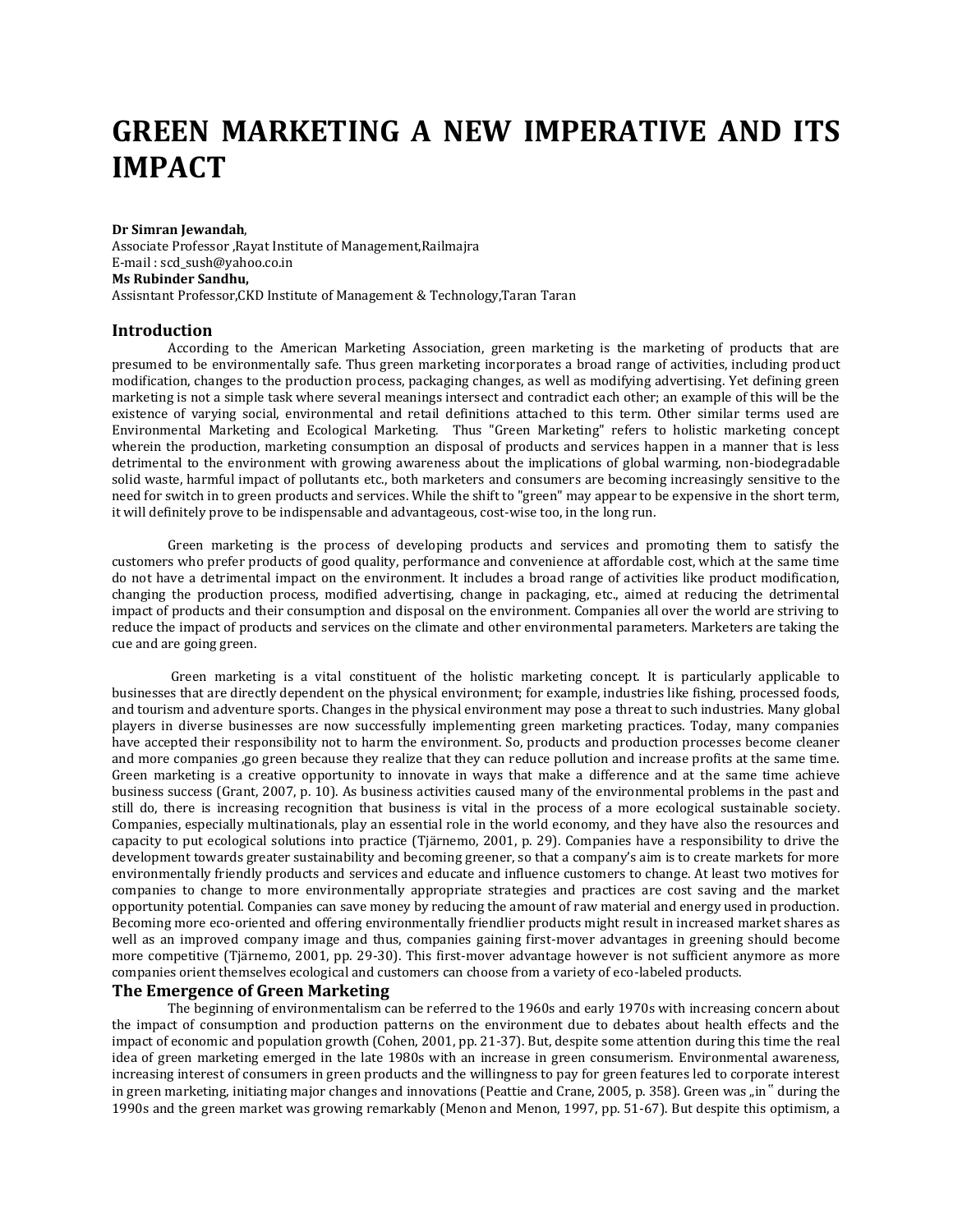significant gap between concern and actual purchasing has been identified. Many companies launched their own green product ranges, but the substance was missing and many of those early green products failed because they were expensive, hard to find and lacked functionality (Grant, 2007, p. 25). This reduced the demand for green products, being displayed by the decline of green marketing and pessimism about green products, claims and the companies behind them. Many companies have to rethink in order to concentrate more on sustainable issues and not only to exploit green agendas for commercial ends. The marketing philosophy and process is "[…] built around the customer and the relationship between the company and the customer" (Peattie and Crane, 2005, p. 359). If the relationship is characterized by distrust and pessimism, companies will not be able to acquire customers through the changes required to shift towards sustainability (Grant, 2007, p. 26; Peattie and Crane, 2005, p. 359). This old marketing approach could be seen as imagewashing of companies, constructing brands for industrialized manufacturing businesses by adding attractive cultural images, personalities and descriptions. But active customer engagement is necessary as well as knowing exactly which products consumers want, which price-performance trade-offs they are willing to accept and what marketing approach they will respond to. Companies have to establish a significant market presence in the long-term and successfully research, understand and educate their customers in order to build brands, products and services helping green things to find mainstream acceptance (Peattie and Crane, 2005, p. 363; Grant, 2007, p. 6). As there are many unnecessary, inefficient, wasteful and harmful products and processes in everyday life, there is quite plenty space for improvement in order to meet peoples" actual needs and aims in a better way. Therefore, business success depends on the ability of marketing to make green alternatives appear normal and acceptable and to innovate in different ways (Grant, 2007, p. 10). Customer requirements and needs can often be effectively met when creating environmental improvements by innovations in market structures and in supporting services (Peattie and Crane, 2005, p. 365). The importance of customer focus also in green marketing activities becomes crucial. This is an orientation that was mostly not addressed before.

# **Research Methodology:**

An exploratory research design was chosen in order to develop a profound understanding of the research topic and to obtain in-depth data about the research objectives. All main elements of the research paper, comprising theory, findings and analysis were incorporated in a lucid and cohesive manner and structured in order to address and evaluate the central research objectives appropriately. The research study is qualitative in nature as the selected research method ought to be effective in collecting the data needed to answer the research objectives. Secondary data has been collected through numerous types of documents providing the theoretical background.

# **Major Issues In Green Marketing**

# **Green Consumers and Green Marketing Challenge**

According to Grant  $(2007)$ , marketing can make more people willing and able to  $n$ go green. by education and getting green living out of the green lifestyle niche, as well as extending green culture and lifestyles beyond all classes and by acculturation. Currently, there is a substantial wave in public interest and concern about the environment and a growth in ethical consumer purchasing can be observed. The green consumer is someone who voluntarily engages in consumer practices that are regarded as environmentally friendly (e.g. Peattie, 2001). Certainly, the green consumer is often subsumed under such terms as ethical consumerism (Connolly and Prothero, 2008, p. 118). There are numerous studies about the characteristics of green consumers, aiming at identifying typical demographic qualities of green consumers. For instance, young people, females and people with a relatively high education and income were identified as most likely to engage in green consumer behavior. But there are also studies that use psychographic characteristics, like political orientation and environmental concerns to identify a green consumer, which came out to be better at explaining dissimilarities in green consumer behavior than demographic criteria. The individuals belief that their efforts will contribute to a difference has been indicated as being useful in predicting actual buying behavior and experiences of environmental-related problems are considered decisive to the buying behavior of green. Since eco-concern is found across a wide range of consumers today, regardless of sociodemographic variables, such as age and income, ecological concern cannot be explained by traditional segmentation variables. Empirically observed, there is no such person as an environmentally concerned consumer, who is concerned in all different situations at all times. Different behavioral situations lead to environmental concern in some ways and not in others, so that ecological concern is proposed to be more a multi-dimensional construct, including knowledge, attitude and behavioral dimensions. Thus, consumer behavior should be more focused as the environmental problems were likely to depend more on behavior than on attitudes and intentions (Tjärnemo, 2001, pp. 40-41).

# **Ecological Issues:**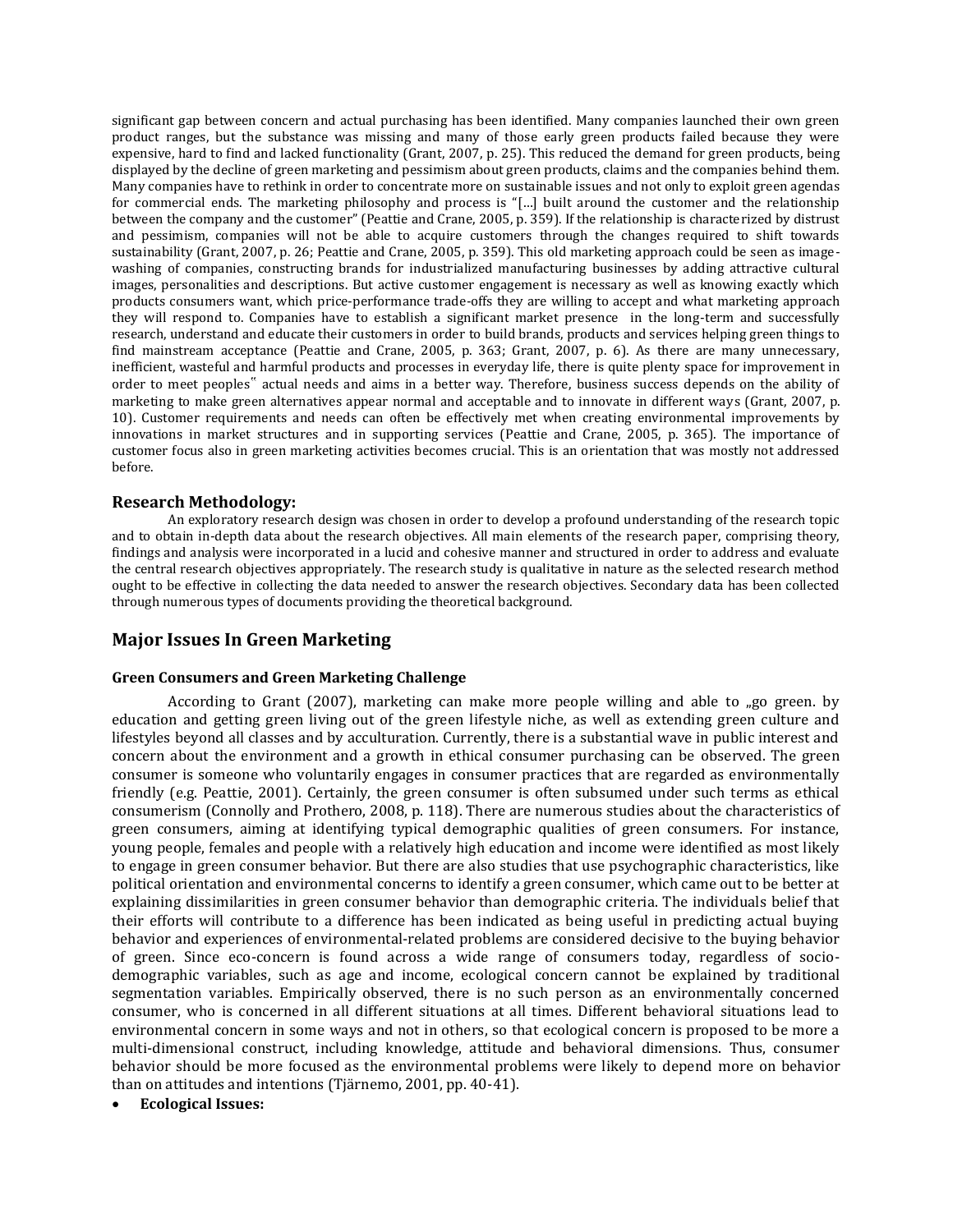As mentioned above, there is no one and only definition of green marketing. If ecological response is expected to require wide commitment of a company, extending into the company's culture and strategy, traditional marketing may not convince consumers that products and companies are ecological oriented. It can be argued that eco marketing is neither ecologically nor economically sustainable when it does not reflect eco management. The risk of a short-term approach to inaccurate or inconsistent greening, leading to a positive company image, may rapidly change into problems. So, environmental marketing and management is dependent on each other and implies that the connection between a product and its company gets closer. Consumers purchasing decision, for instance, might be affected by the impact of the producer on the environment, so that they evaluate products also to ecological attributes related to values, actions and behaviors of the company behind the products. Consumers might boycott certain products as a signal of their concern also in the production process and it has been assumed that consumers. Increasing ecological concerns affect the way they evaluate companies and not only products. It can be assumed that consumers support True Blue Greens Major green purchasers and recyclers Greenback Greens Will buy or give green but won't make lifestyle changes Sprouts Care but would only spend a little more to buygreen Grousers Environment is somebody else's problem Basic Browns Essentially don't/ won't care companies that they rate as ecological oriented (Tjärnemo, 2001, pp. 36-40) or hence, might boycott green products signaling that they reveal something else. Hence, green marketing requires that customers view all parts of a company and not only its products or brands. Four different marketing strategies can be summarized according to Mendleson and Polonsky (1995). These are repositioning existing products without changing product composition and modifying existing products to be less environmentally harmful indicating more product marketing activities modifying the entire corporate culture to ensure that environmental issues are integrated into all operational aspects and the formation of new companies that target green consumers and only green products., indicating a broader approach (Mendleson and Polonsky, 1995, p. 4). Nestlé`s approach, for example, also goes beyond pure product marketing when incorporating ecological issues in the entire company, as mentioned in their Corporate Business Principles "our investments must be good for the company and for the countries where we operate" and "we will not sacrifice long-term development for short-term gain" (Nestlé, 2004, Nestlé Corporate Business Principles). So, green marketing needs to be reflected throughout the company and the pursuit of sustainability needs to go beyond long-term to become open-ended (Peattie and Crane, 2005, pp. 364-365). Another framework, illustrating marketing strategies, differentiates between tactical, quasi-strategic and strategic environmental marketing orientation. Tactical environmental marketing is driven by changes and opportunities in the marketplace, requires only interfunctional coordination and has short-dated effects that can be changed and re-changed easily. Quasistrategic environmental marketing strategies attempt to change the company's production process and products to improve the negative consequences on the environment, such as pollution prevention and require intra-functional coordination. Based on the principles of sustainable development, strategic environmental marketing orientation requires overall business system coordination and has long-lasting effects (Menon and Menon, 1997, pp. 51-67).

Ecological issues have been integrated into various activities in the field of marketing, based on a range of academic literature, such as planning, product and package design, pricing, distribution, promotion, customer segmentation, marketing strategy and so on. Some authors point at different approaches to green marketing, so that it becomes obvious that there is no strict use of terms within the field. Rather green, environmental and ecological marketing are used as synonyms (Tjärnemo, 2001, pp. 39-40).

Most of the companies are venturing into green marketing because of the following reasons: *a. Opportunity*

In India, around 25% of the consumers prefer environmental-friendly products, and around 28% may be considered healthy conscious. There fore, green marketers have diverse and fairly sizeable segments to cater to. The Surf Excel detergent which saves water (advertised with the message—"do bucket paani roz bachana") and the energy-saving LG consumers durables are examples of green marketing. We also have green buildings which are efficient in their use of energy, water and construction materials, and which reduce the impact on human health and the environment through better design, construction, operation, maintenance and waste disposal. In India, the green building movement, spearheaded by the Confederation of Indian industry (CII) - Godrej Green business Center, has gained tremendous impetus over the last few years. From 20,000 sq ft in 2003, India's green building footprint is now over 25 million sq ft.

# **Challenges Ahead**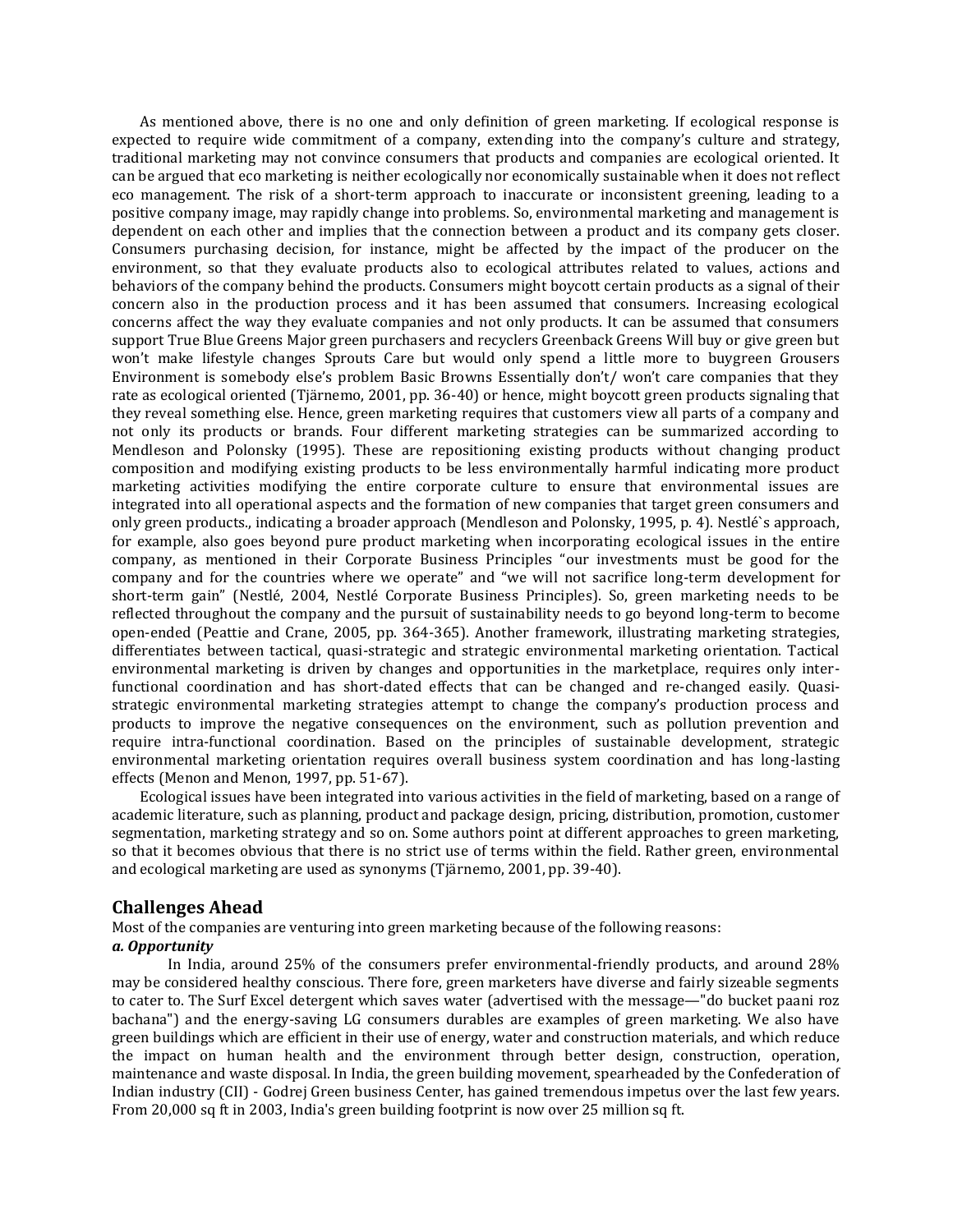#### *b. Social Responsibility*

Many companies have started realizing that they must behave in an environment-friendly fashion. They believe both in achieving environmental objectives as well as profit related objectives. The HSBC became the world's first bank to go carbon-neutral last year. Other examples include Coca-Cola, which has invested in various recycling activities. Walt Disney World in Florida, US, has an extensive waste management program and infrastructure in place.

# *c. Governmental Pressure*

Various regulations rare framed by the government to protect consumers and the society at large. The Indian government too has developed a framework of legislations to reduce the production of harmful goods and by products. These reduce the industry's production and consumers' consumption of harmful goods, including those detrimental to the environment; for example, the ban of plastic bags in Mumbai, prohibition of smoking in public areas, etc.

# *d. Competitive Pressure*

Many companies take up green marketing to maintain their competitive edge. The green marketing initiatives by niche companies such as Body Shop and Green & Black have prompted many mainline competitors to follow suit.

### *e. Cost Reduction*

Reduction of harmful waste may lead to substantial cost savings. Sometimes, many firms develop symbiotic relationship whereby the waste generated by one company is used by another as a cost-effective raw material. For example, the fly ash generated by thermal power plants, which would otherwise contributed to a gigantic quantum of solid waste, is used to manufacture fly ash bricks for construction purposes.

# **Future of Green Marketing Eco-Labeling**

One of the main instruments emerged from green marketing are eco labels which are intended as a means for consumers to make choices that will reduce environmental impact and enable them to influence how products are made. There is widespread interest in eco labels and academically much effort has been invested in their design and use and how to make eco labels more effective. Other studies include whether or not consumers recognize various labels, if they understand their meaning and if they trust the labels" message . During the last 30 years, an increasing amount of eco labels has been developed by individual companies, industrial sectors and non-governmental organizations (NGOs) as well as national and international organizations (EU, 2001). Only in Europe one can find 126 labels for eco-friendly products and services (Eco-labeling Homepage). Companies expect from labels to legitimate its business practice, protect it from public regulation and help to gain competitive advantages, whereas from a consumer's point of view it is important that labels reduce uncertainty about environmental performance of products and enable to choose products causing less damage to the environment.

### **Concluding Remarks**

The purpose of this paper was to investigate issues that determine the long-term efficiency of green marketing. To fulfill this purpose, the paper is based upon a sound theoretical framework and literature, which were combined in thorough analysis of the empirical findings. After having analyzed the topic carefully, the underlying research questions can be answered.

In theory, it was implied that a company's eco-responses should start with substantive action, for instance, by changing its production processes or by making their products recyclable (e.g. Peattie, 1995; Hart, 1997). However, the literature pointed out that practically, one way of responding to the increasing ecoconcern had been by means of marketing activities, like green marketing campaigns or talking rather than acting green (Peattie, 1995). Ecological orientation only on the marketing side would cerate distrust and skepticism among consumers, as they could not distinguish anymore which products or brands from which company has taken its environmental responsibility seriously anymore. Thus, environmental responsibility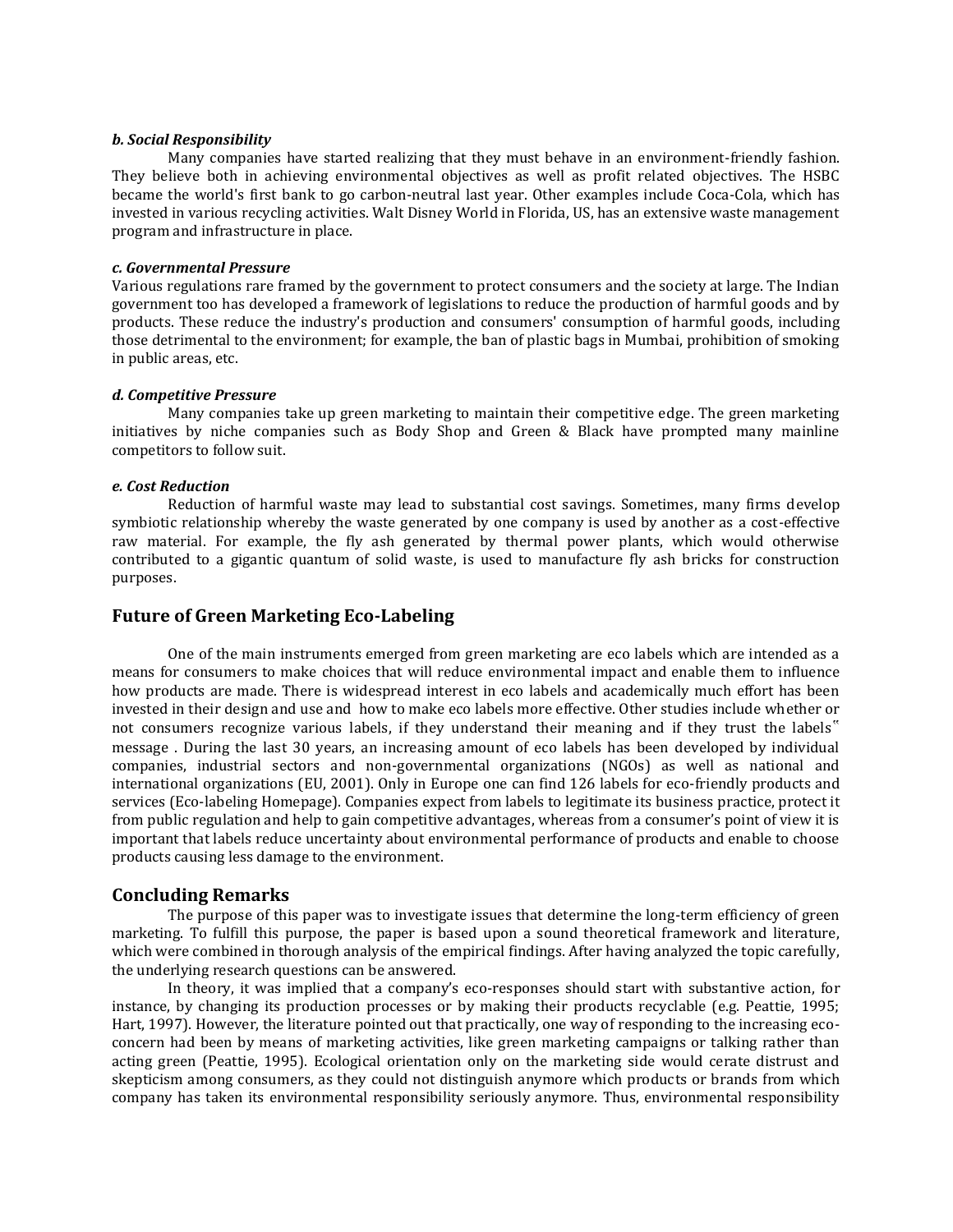and ecological orientation needs to be based upon the entire business strategy of a company and implemented in its core principle in order to deal effectively and efficiently with this topic.

Green marketing has increased in prominence in the business community as the desire increases to control the effect of business activities on the environment and to minimize environmental impact. Competitive advantage can be achieved by environment-related activities and motivates companies to go beyond mere legal compliance, so that competition itself might promote more ecologically sustainable practices. As analyzed, proactive companies do their best to reduce environmental impact, through cooperation or implementation of environmental standards. The need to address sustainability is crucial, as there have been some instants of farce in some early green marketing claims, focusing only on company image and not on real environmental responsibility. Moreover, there has been cynicism and distrust among consumers concerning eco labels. Eco labels have emerged as one of the main instruments of market communication for green certifications of products. Skepticism should be mitigated by providing consumers with better information about the environmental impact of products, thus creating trust and confidence towards a company and its products as consumers rely heavily on the information provided on labels.

# **Bibliography**

- 1. Anderson, J.C., Narus, J.A. (1990), A model of distributor firm and manufacturer firm working partnerships, in: Journal of Marketing, Vol. 54, No. 1, pp. 42-58
- 2. Armstrong, G., Kotler, P. (2007), Marketing: An Introduction, 8th Edition, Pearson Prentice Hall, USA
- 3. Barney, J.B., Hansen, M.H. (1994), Trustworthiness as a source of competitive advantage, in: Strategic Management Journal, Vol. 15 (Special Issue), pp. 175-190
- 4. Bergeron, B. (2002), Essentials of CRM A Guide to Customer Relationship Management, John Wiley & Sons Inc., New York
- 5. Brorson, T., Larsson, G. (2006), Environmental Management How to Implement an Environmental Management System within a Company or other Organization, EMS AB, Stockholm
- 6. Boulding, W., Staelin, R., Ehret, M., Johnston, W.J. (2005), A Customer Relationship Management Roadmap: What is Known, Potential Pitfalls, and Where to Go, in: Journal of Marketing, Vol. 69, No. 4, pp. 155-166
- 7. Crosby, L.A., Stephens, N. (1987), Effects of Relationship Marketing in Satisfaction, Retention, and Prices in the Life Insurance Industry, in: Journal of Marketing Research, Vol. 24 (November), pp. 404-411
- 8. Coddington, W. (1993), Environmental Marketing Positive strategies for reaching the green consumer, McGraw Hill inc., USA
- 9. Cohen, M. (2001), The Emergent Environmental Policy Discourse on Sustainable Consumption, in: M.Cohen and J. Murphy (eds) Exploring Sustainable Consumption: Environmental Policy and the Social Sciences, pp. 21-37, London: Pergamon
- 10. Dyer, J.H., Singh, H. (1998), The Relational View: Cooperative Strategy and Sources of Interorganisational Competitive Advantage, in: Academy of Management Review, Vol. 23, No. 4, pp. 660-679
- 11. Donaldson, B., O.Toole, T. (2002), Strategic Market Relationships From Strategy to Implementation, John Wiley & Sons Ltd, Chichester, England
- 12. Ghauri, P., Grønhaug, K. (2002), Research Methods in Business Studies A Practical Guide, Second Edition, Pearson Education Limited, Harlow, England
- 13. Grant, J. (2007), The Green Marketing Manifesto, John Wiley & Sons Ltd, England
- 14. Greenberg, P. (2002), CRM: Capturing and Keeping Customers in Internet Real Time at the Speed of Light, McGraw-Hill, New York
- 15. Hair, J.F., Bush, R.P., Ortinau, D.J. (2006), Marketing Research within a Changing Information Environment, Third Edition (Revised International Edition), McGraw-Hill/Irwin, New York
- 16. Hair, J.F., Money, A., Page, M., Samouel, P. (2007), Research Methods for Business, John Wiley & Sons, Ltd, Chichester, England
- 17. Hennig-Thurau, T., Hansen, U. (2000), Relationship Marketing Gaining Competitive Advantage through Customer Satisfaction and Customer Retention, Springer-Verlag, Germany
- 18. Hunt, S.D., Morgan, R.M. (1995), The comparative advantage theory of competition, in: Journal of Marketing, Vol. 59 (April), pp. 1-15
- 19. Kracklauer, A.H., Quinn Mills, D., Seifert, D. (2004), Collaborative Customer Relationship Management Taking CRM to the Next Level, Springer-Verlag, Germany
- 20. Mendleson N., Polonsky, M.J. (1995), Using strategic alliances to develop credible green marketing, in: Journal of Consumer Marketing, Vol. 12, No. 2, pp. 4-18
- 21. Menon, A., Menon, A. (1997), Enviropreneurial Marketing Strategy: The Emergence of Corporate Environmentalism as Market Strategy, in: Journal of Marketing, Vol. 61, pp. 51-67